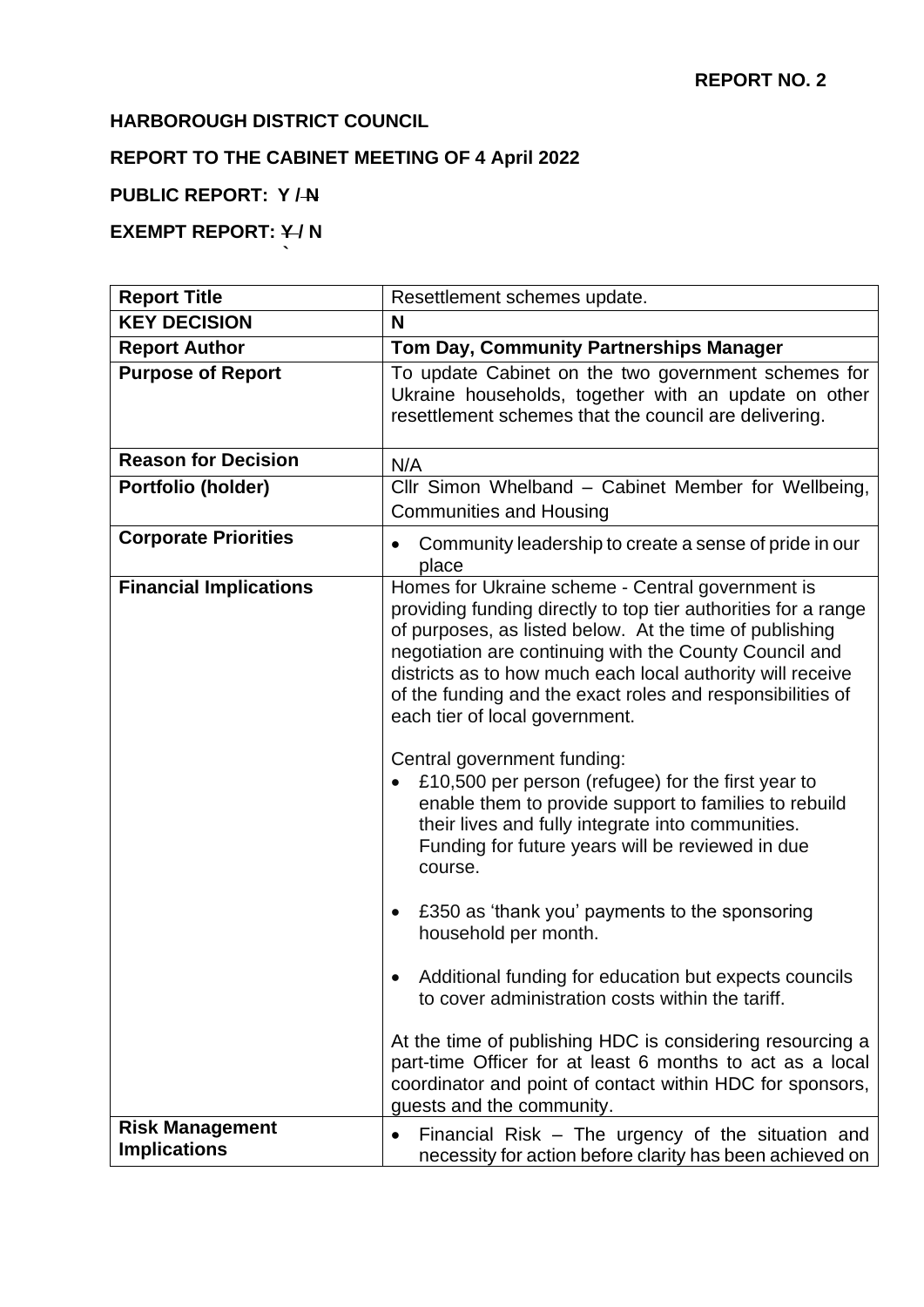|                                     | several key areas means that the Council is working at<br>risk that it may not achieve full-cost recovery.<br>Reputational Risk - The Council will be looked upon by<br>$\bullet$<br>residents and community groups as a source of advice<br>and information, so it is important that the Council<br>updates its website regularly and works in a<br>coordinated way with other services.<br>Resilience Risk – The demand on the councils' services<br>$\bullet$<br>e.g., for property inspections or housing<br>and<br>homelessness is unknown at this stage. There are no<br>limits to the number of residents that can take part in<br>the scheme. |
|-------------------------------------|-------------------------------------------------------------------------------------------------------------------------------------------------------------------------------------------------------------------------------------------------------------------------------------------------------------------------------------------------------------------------------------------------------------------------------------------------------------------------------------------------------------------------------------------------------------------------------------------------------------------------------------------------------|
| <b>Environmental Implications</b>   | There are no environmental implications arising from this<br>report.                                                                                                                                                                                                                                                                                                                                                                                                                                                                                                                                                                                  |
| <b>Legal Implications</b>           | The Council is awaiting further guidance on several key<br>areas involving legal duties, such as property inspections,<br>housing and homelessness, safeguarding responsibilities<br>and administration of payments.                                                                                                                                                                                                                                                                                                                                                                                                                                  |
| <b>Equality Implications</b>        | The scheme protects the human rights of Ukrainian<br>refugees.                                                                                                                                                                                                                                                                                                                                                                                                                                                                                                                                                                                        |
| <b>Data Protection Implications</b> | The details of refugee families will be kept confidential.                                                                                                                                                                                                                                                                                                                                                                                                                                                                                                                                                                                            |
| <b>Consultation</b>                 | Consultation has been carried out with the Leader and<br>Portfolio Holder.                                                                                                                                                                                                                                                                                                                                                                                                                                                                                                                                                                            |
| <b>Options</b>                      | Do nothing until clarity is achieved on every aspect of the<br>scheme - This option was discounted due to the urgency<br>of the situation.                                                                                                                                                                                                                                                                                                                                                                                                                                                                                                            |
| <b>Background Papers</b>            | N/A                                                                                                                                                                                                                                                                                                                                                                                                                                                                                                                                                                                                                                                   |
| <b>Recommendation</b>               | 1. Cabinet to note the ongoing work to support<br><b>Ukrainian refugees.</b><br>2. Cabinet to consider the request from Scrutiny to<br>write a letter to central Government regarding<br>the Afghan resettlement scheme; content to be<br>agreed by the Leader and sent by the Chief<br>Executive on behalf of the council.                                                                                                                                                                                                                                                                                                                           |

## **1.0 Introduction**

The Government has requested that Harborough District Council consider supporting the relocation of Ukraine households fleeing the Ukraine. This report outlines the 2 schemes put in place by the Government. There is also a brief update on Afghan and Syrian schemes.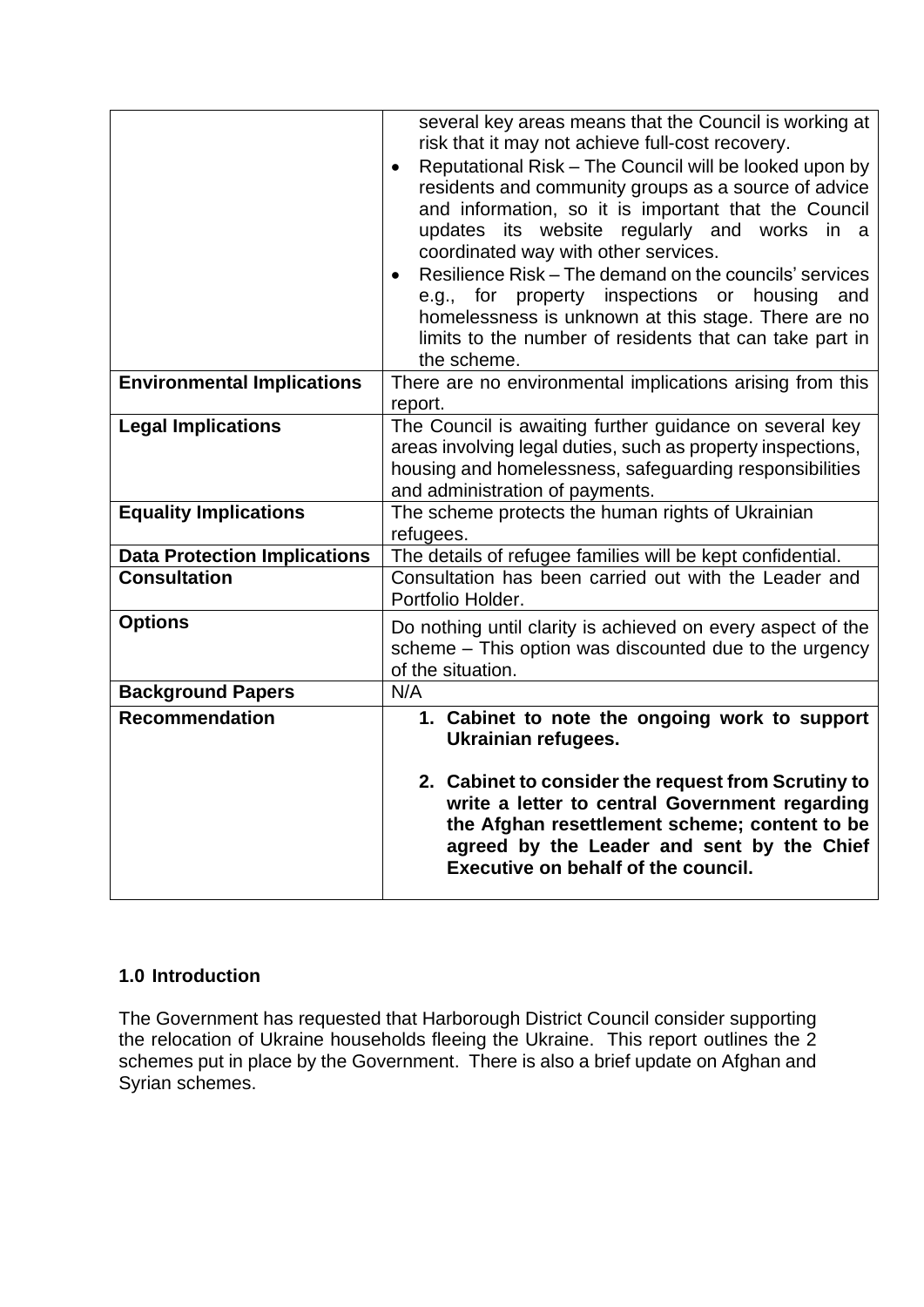# **2.0 Key Facts**

## **Homes For Ukraine**

Following the statement made by the Levelling Up Secretary, Michael Gove the Homes For Ukraine scheme was launched on 14<sup>th</sup> March to allow people to put up Ukrainian refugees in their homes.

The scheme went live on 18<sup>th</sup> March. This identified Councils as having a critical role to play. At the time of the publication of this report there were several key areas that the Council were actively discussing with Leicestershire County Council and other partners, pending more detailed guidance.

- **Data sharing.** Unitary and county councils are receiving data from Department of Levelling Up, Homes and Communities (DLUHC about sponsors/guests who have applied for visas, including the accommodation address). Leicestershire County Council are discussing with Districts and Boroughs how and what to share on to the relevant district councils.
- **Property Inspections.** Councils must make at least one in-person visit either before or shortly after a guest has arrived, to confirm that the accommodation is suitable and to carry out a property inspection, further guidance is expected shortly.
- **Safeguarding Checks.** Councils have a statutory duty to promote the welfare of adults and children at risk and reserve the right to check in on guests and inspect accommodation once they have arrived. For households with children, an Enhanced DBS check will be required and for all other households a standard DBS will be required.
- **Interim payment for quest.** The council, where the sponsor accommodation is located should provide an interim payment (in line with other resettlement schemes) of £200 per guest for subsistence costs. The £200 payment is factored into the tariff (see 'Funding for Councils')
- **Provision of education**. Councils are required to provide school places for children of school age. Councils will be paid additional funding to support with this. Further details are set out below.
- **Service referrals**. Where necessary, councils should provide advice and referrals to specialist public health services as appropriate e.g., mental health services, adult social care, and children's services. DLUHC will provide further advice on this in due course.
- **Work and Benefits.** Councils should support guests to access local Jobcentre Plus appointments for benefit assessments and job-seeking.
- **Homelessness assistance.** There may be some cases where the sponsor/guest relationship breaks down and the guest is homeless or at risk of homelessness. Councils' statutory homelessness duties will apply in this instance. DLUHC will provide further advice on this in due course.
- **Community integration**. Councils will play a key role in supporting the integration of Ukrainian families into their local communities. This will be particularly important in areas, such as Harborough that do not have a significant Ukraine population. Integration support might include the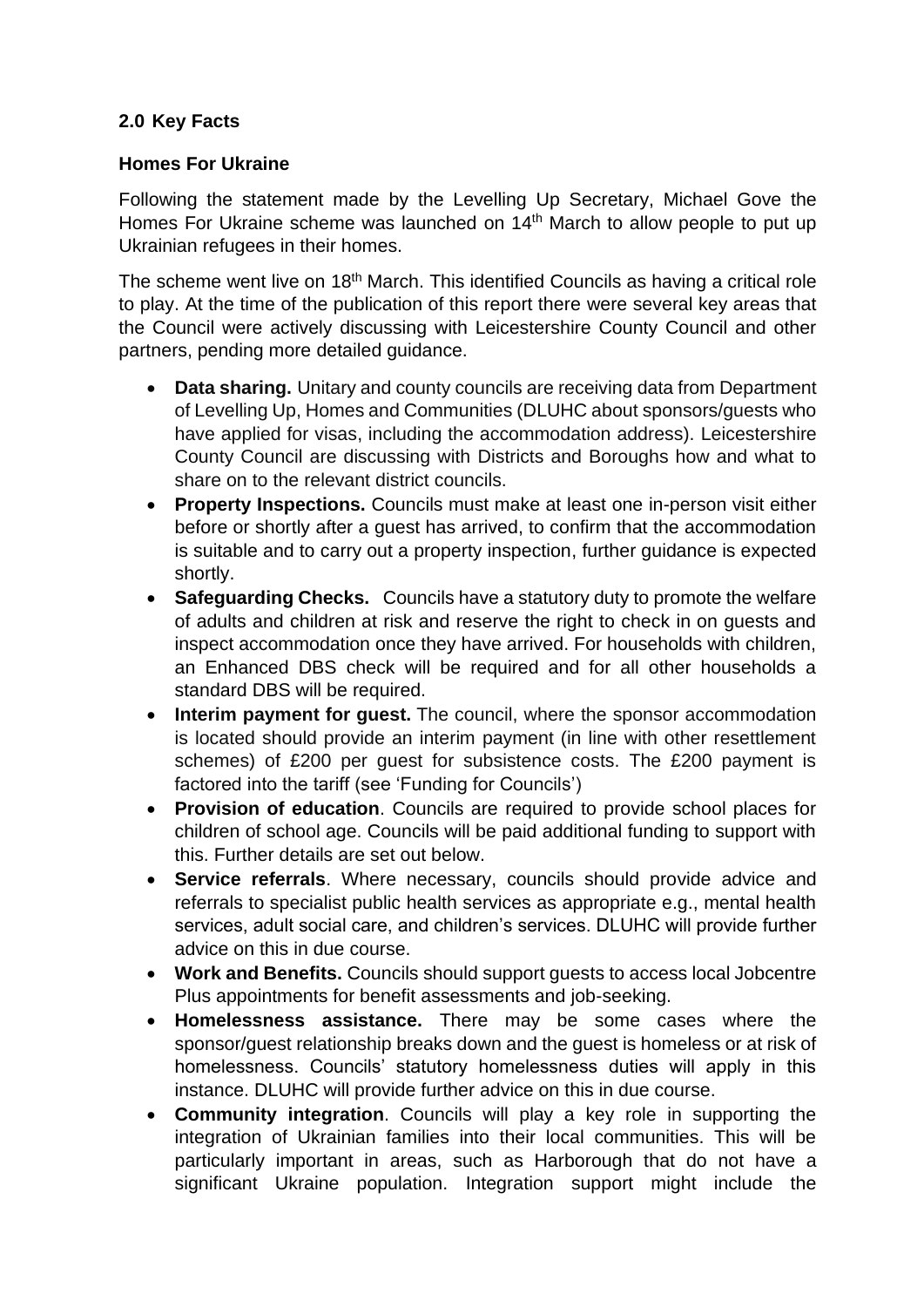organisation of community events, the use of community champions and interfaith networks, increasing local authority contact/interaction with Ukrainians, access to translation services and working with local voluntary sector organisations and faith groups to help signpost advice and support. The Council has already received many local offers of support and is keen to develop this network of support.

- **Administering payments to sponsors**. Sponsors will be eligible for an optional 'thank you payment' of £350 per month, as long as the sponsorship arrangement exists, for up to 12 months in total. There will be a maximum of one monthly payment per address paid in arrears, regardless of the number of guests being hosted, and regardless of size or location of the property. Councils will administer these 'thank you' payments to sponsors. Payments must not be released to sponsors until property checks have been completed. Further guidance on property checks will follow in due course. Administration costs to deliver this funding is included in the £10,500 payment. This payment will be tax free and should not affect the sponsor's entitlement to benefits or council tax status. We will continue to work closely with councils on the delivery of these payments.
- **Funding for councils.** The government is providing funding at a rate of £10,500 per person to councils to enable them to provide support to families to rebuild their lives and fully integrate into communities. The £10,500 for Ukrainian nationals is for the first year. Government will review funding for future years in due course.

This funding will be un-ringfenced, with a number of conditions attached, and will match the tariff offered under the first year of the Afghan Citizens Resettlement Scheme, although the role of councils will be different. For example, councils will not be asked to source initial accommodation under this scheme as this will be provided by the sponsor.

#### **Ukraine Family Scheme**

Following the statement made by the Home Secretary to Parliament on 1 March 2022, the Ukraine Scheme was introduced to allow Ukrainians who were resident in Ukraine before 1 January 2022 and who have family members in the UK, to apply under the scheme to come to the UK. As at 5pm on 24 March 2022: Total applications submitted: 35,500. Total visas issued: 20,100.

Harborough District Council does not have a direct role in the Ukraine Family Scheme. However, Ukrainians that come to the UK under the scheme are eligible for public services so may contact the Council as and when required. At the time of writing the report the Council has not been provided with data on arrivals in Harborough District under this scheme.

#### L**etter to central government on the Afghan resettlement scheme**

Following the Scrutiny Performance meeting on 17 March, there was a question posed to all of the present Registered Providers (RP) as to their stance on Ukraine refugees and what support they would be giving these households. All RPs stated that if